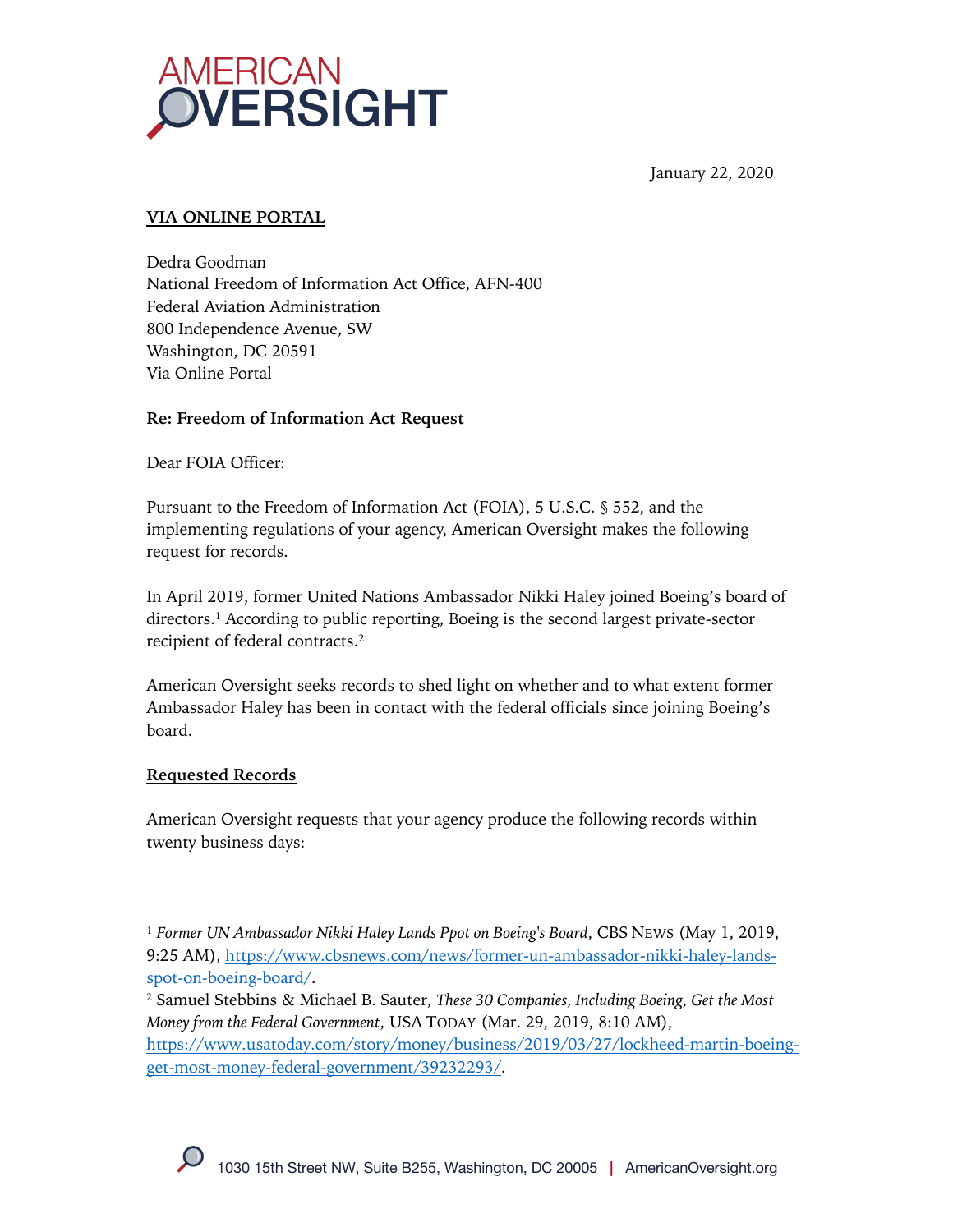All records reflecting communications (including emails, email attachments, text messages, messages on messaging platforms (such as Slack, GChat or Google Hangouts, Lync, Skype, or WhatsApp), telephone call logs, calendar invitations, calendar entries, meeting notices, meeting agendas, informational material, talking points, any handwritten or electronic notes taken during any oral communications, summaries of any oral communications, or other materials) between (a) Nikki Haley, and (b) any of the officials listed below:

- a. Steve Dickson or anyone acting in the role of Administrator
- b. Daniel Elwell (including his time as Acting Administrator) or anyone acting in the role of Deputy Administrator
- c. Angela Stubblefield or anyone acting in the role of Chief of Staff
- d. D. Kirk Shaffer or anyone acting in the role of Associate Administrator for Airports
- e. Ali Bahrami or anyone acting in the role of Associate Administrator for Aviation Safety
- f. Rick Domingo
- g. Sunny Lee-Fanning
- h. Brandon Roberts
- i. Steve Gottlieb
- j. Earl Lawrence

Please provide all responsive records from January 1, 2019, through the date of the search.

#### **Fee Waiver Request**

In accordance with 5 U.S.C.  $\frac{1}{5}$  552(a)(4)(A)(iii) and your agency's regulations, American Oversight requests a waiver of fees associated with processing this request for records. The subject of this request concerns the operations of the federal government, and the disclosures will likely contribute to a better understanding of relevant government procedures by the general public in a significant way. Moreover, the request is primarily and fundamentally for non-commercial purposes.

American Oversight requests a waiver of fees because disclosure of the requested information is "in the public interest because it is likely to contribute significantly to public understanding of operations or activities of the government."3 The public has a significant interest in the government's regulation of and contracts with Boeing.<sup>4</sup> Records with the potential to shed light on this the issue would contribute significantly to public understanding of operations of the federal government, including whether former a senior political appointee has lobbied your agency on behalf of Boeing. American Oversight is committed to transparency and makes the responses agencies provide to FOIA requests

 $3\,5$  U.S.C.  $\frac{6}{3}$  552(a)(4)(A)(iii).

<sup>&</sup>lt;sup>4</sup> See Stebbins & Sauter, supra note 2.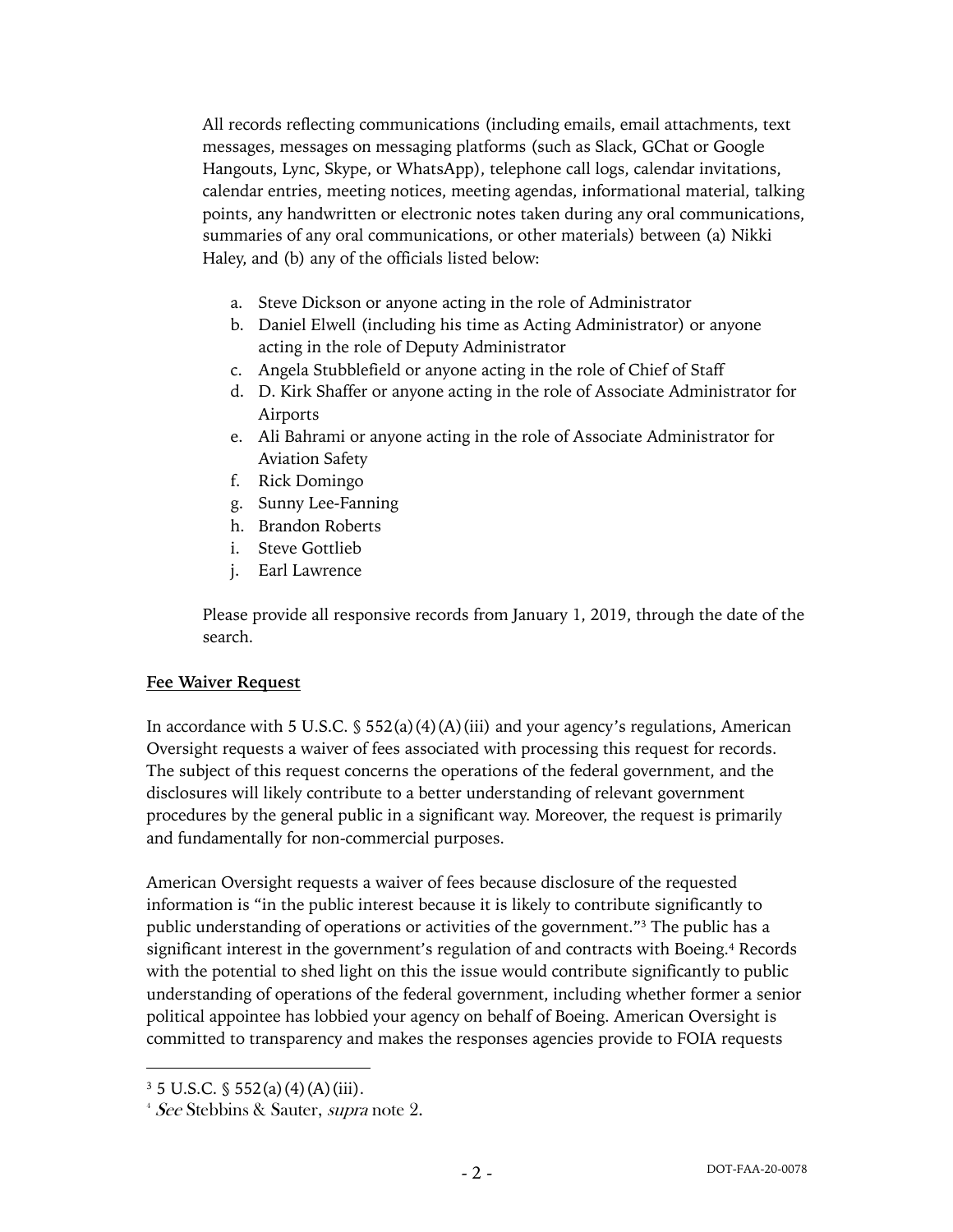publicly available, and the public's understanding of the government's activities would be enhanced through American Oversight's analysis and publication of these records.

This request is primarily and fundamentally for non-commercial purposes.<sup>5</sup> As a  $501(c)(3)$ nonprofit, American Oversight does not have a commercial purpose and the release of the information requested is not in American Oversight's financial interest. American Oversight's mission is to promote transparency in government, to educate the public about government activities, and to ensure the accountability of government officials. American Oversight uses the information gathered, and its analysis of it, to educate the public through reports, press releases, or other media. American Oversight also makes materials it gathers available on its public website and promotes their availability on social media platforms, such as Facebook and Twitter.6

American Oversight has also demonstrated its commitment to the public disclosure of documents and creation of editorial content through numerous substantive analyses posted to its website. <sup>7</sup> Examples reflecting this commitment to the public disclosure of documents and the creation of editorial content include the posting of records related to an ethics waiver received by a senior Department of Justice attorney and an analysis of what those records demonstrated regarding the Department's process for issuing such waivers;<sup>8</sup> posting records received as part of American Oversight's "Audit the Wall" project to gather and analyze information related to the administration's proposed construction of a barrier along the U.S.-Mexico border, and analyses of what those records reveal;9 posting records regarding potential self-dealing at the Department of Housing & Urban Development and related analysis;<sup>10</sup> posting records and analysis relating to the federal

<sup>8</sup> *DOJ Records Relating to Solicitor General Noel Francisco's Recusal*, AMERICAN OVERSIGHT, https://www.americanoversight.org/document/doj-civil-division-response-noel-franciscocompliance; *Francisco & the Travel Ban: What We Learned from the DOJ Documents*, AMERICAN OVERSIGHT, https://www.americanoversight.org/francisco-the-travel-ban-what-welearned-from-the-doj-documents.

<sup>5</sup> *See* 5 U.S.C. § 552(a)(4)(A)(iii).

<sup>&</sup>lt;sup>6</sup> American Oversight currently has approximately 15,200 page likes on Facebook and 95,000 followers on Twitter. American Oversight, FACEBOOK,

https://www.facebook.com/weareoversight/ (last visited Jan. 21, 2020); American Oversight (@weareoversight), TWITTER, https://twitter.com/weareoversight (last visited Jan. 21, 2020).

<sup>7</sup> *News*, AMERICAN OVERSIGHT, https://www.americanoversight.org/blog.

<sup>9</sup> *See generally Audit the Wall*, AMERICAN OVERSIGHT,

https://www.americanoversight.org/investigation/audit-the-wall; *see, e.g.*, *Border Wall Investigation Report: No Plans, No Funding, No Timeline, No Wall*, AMERICAN OVERSIGHT, https://www.americanoversight.org/border-wall-investigation-report-no-plans-nofunding-no-timeline-no-wall.

<sup>10</sup> *Documents Reveal Ben Carson Jr.'s Attempts to Use His Influence at HUD to Help His Business*, AMERICAN OVERSIGHT, https://www.americanoversight.org/documents-reveal-ben-carsonjr-s-attempts-to-use-his-influence-at-hud-to-help-his-business.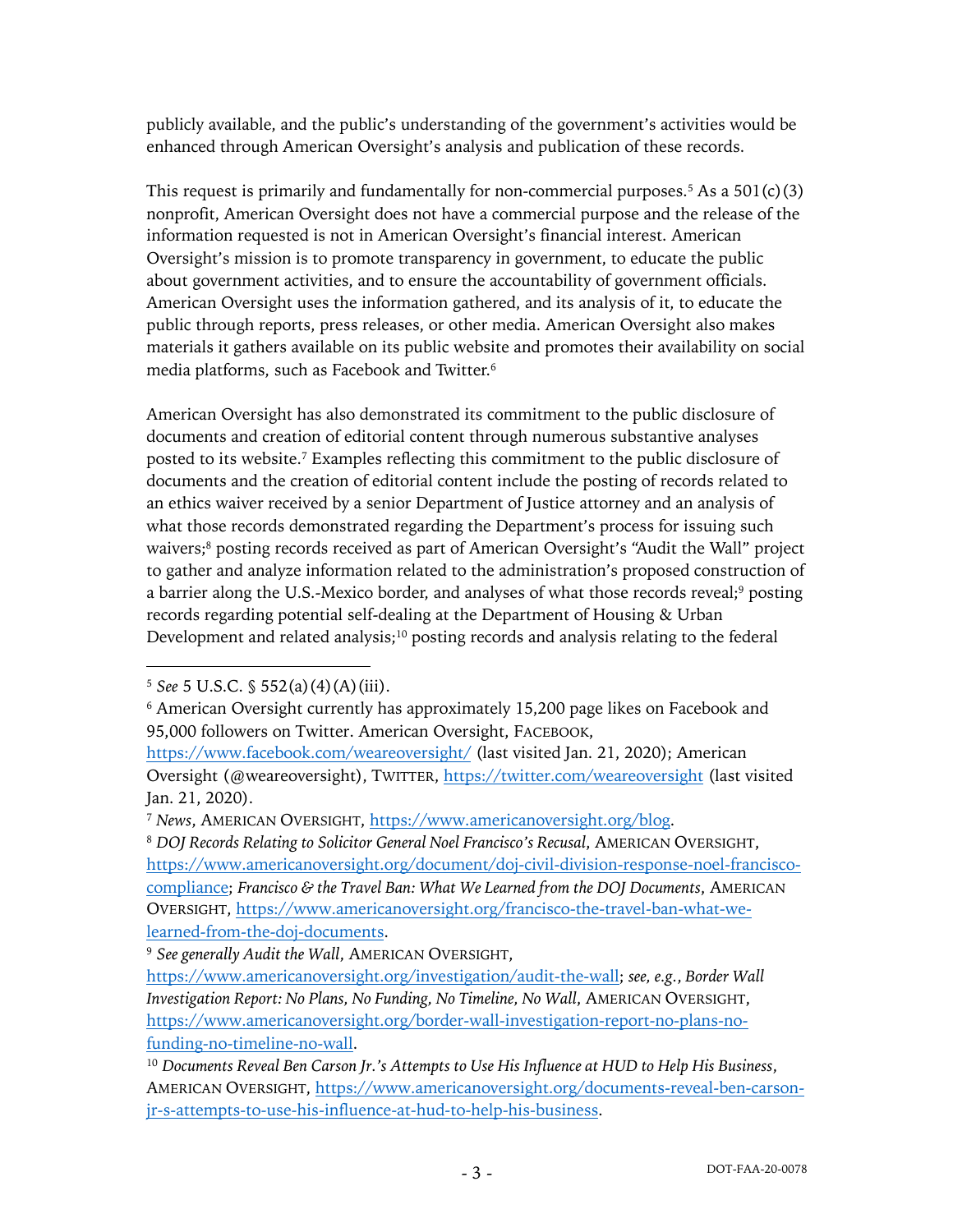government's efforts to sell nuclear technology to Saudi Arabia;11 and posting records and analysis regarding the Department of Justice's decision in response to demands from Congress to direct a U.S. Attorney to undertake a wide-ranging review and make recommendations regarding criminal investigations relating to the President's political opponents and allegations of misconduct by the Department of Justice itself and the Federal Bureau of Investigation.<sup>12</sup>

Accordingly, American Oversight qualifies for a fee waiver.

# **Guidance Regarding the Search & Processing of Requested Records**

In connection with its request for records, American Oversight provides the following guidance regarding the scope of the records sought and the search and processing of records:

- Please search all locations and systems likely to have responsive records, regardless of format, medium, or physical characteristics. For instance, since the request seeks "communications," please search all locations likely to contain communications, including relevant hard-copy files, correspondence files, appropriate locations on hard drives and shared drives, emails, text messages or other direct messaging systems (such as iMessage, WhatsApp, Signal, or Twitter direct messages), voicemail messages, instant messaging systems such as Lync or ICQ, and shared messages systems such as Slack.
- § In conducting your search, please understand the terms "record," "document," and "information" in their broadest sense, to include any written, typed, recorded, graphic, printed, or audio material of any kind. We seek records of any kind, including electronic records, audiotapes, videotapes, and photographs, as well as letters, emails, facsimiles, telephone messages, voice mail messages and transcripts, notes, or minutes of any meetings, telephone conversations or discussions.
- Our request for records includes any attachments to those records or other materials enclosed with those records when they were previously transmitted. To the extent that an email is responsive to our request, our request includes all prior messages sent or received in that email chain, as well as any attachments to the email.

<sup>11</sup> *Investigating the Trump Administration's Efforts to Sell Nuclear Technology to Saudi Arabia*, AMERICAN OVERSIGHT, https://www.americanoversight.org/investigating-the-trumpadministrations-efforts-to-sell-nuclear-technology-to-saudi-arabia.

<sup>12</sup> *Sessions' Letter Shows DOJ Acted on Trump's Authoritarian Demand to Investigate Clinton*, AMERICAN OVERSIGHT, https://www.americanoversight.org/sessions-letter.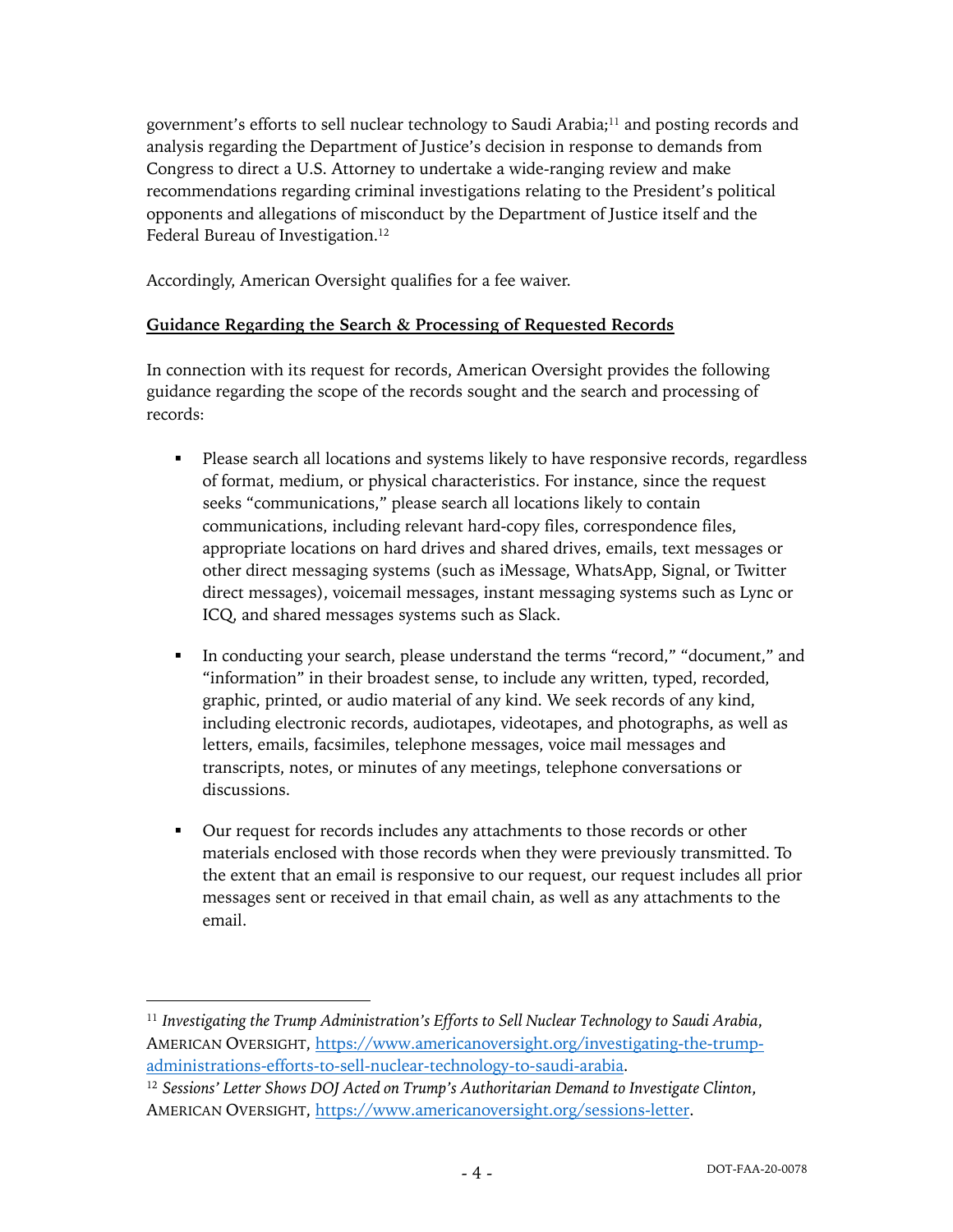- Please search all relevant records or systems containing records regarding agency business. Do not exclude records regarding agency business contained in files, email accounts, or devices in the personal custody of your officials, such as personal email accounts or text messages. Records of official business conducted using unofficial systems or stored outside of official files are subject to the Federal Records Act and FOIA.13 It is not adequate to rely on policies and procedures that require officials to move such information to official systems within a certain period of time; American Oversight has a right to records contained in those files even if material has not yet been moved to official systems or if officials have, by intent or through negligence, failed to meet their obligations.<sup>14</sup>
- Please use all tools available to your agency to conduct a complete and efficient search for potentially responsive records. Agencies are subject to government-wide requirements to manage agency information electronically,<sup>15</sup> and many agencies have adopted the National Archives and Records Administration (NARA) Capstone program, or similar policies. These systems provide options for searching emails and other electronic records in a manner that is reasonably likely to be more complete than just searching individual custodian files. For example, a custodian may have deleted a responsive email from his or her email program, but your agency's archiving tools may capture that email under Capstone. At the same time, custodian searches are still necessary; agencies may not have direct access to files stored in .PST files, outside of network drives, in paper format, or in personal email accounts.
- In the event some portions of the requested records are properly exempt from disclosure, please disclose any reasonably segregable non-exempt portions of the requested records. If a request is denied in whole, please state specifically why it is not reasonable to segregate portions of the record for release.
- Please take appropriate steps to ensure that records responsive to this request are not deleted by the agency before the completion of processing for this request. If records potentially responsive to this request are likely to be located on systems where they are subject to potential deletion, including on a scheduled basis, please

<sup>13</sup> *See Competitive Enter. Inst. v. Office of Sci. & Tech. Policy*, 827 F.3d 145, 149–50 (D.C. Cir. 2016); *cf. Judicial Watch, Inc. v. Kerry*, 844 F.3d 952, 955–56 (D.C. Cir. 2016). <sup>14</sup> *See Competitive Enter. Inst. v. Office of Sci. & Tech. Policy*, No. 14-cv-765, slip op. at 8 (D.D.C. Dec. 12, 2016).

<sup>15</sup> Presidential Memorandum—Managing Government Records, 76 Fed. Reg. 75,423 (Nov. 28, 2011), https://obamawhitehouse.archives.gov/the-press-

office/2011/11/28/presidential-memorandum-managing-government-records; Office of Mgmt. & Budget, Exec. Office of the President, Memorandum for the Heads of Executive Departments & Independent Agencies, "Managing Government Records Directive," M-12-18 (Aug. 24, 2012), https://www.archives.gov/files/records-mgmt/m-12-18.pdf.